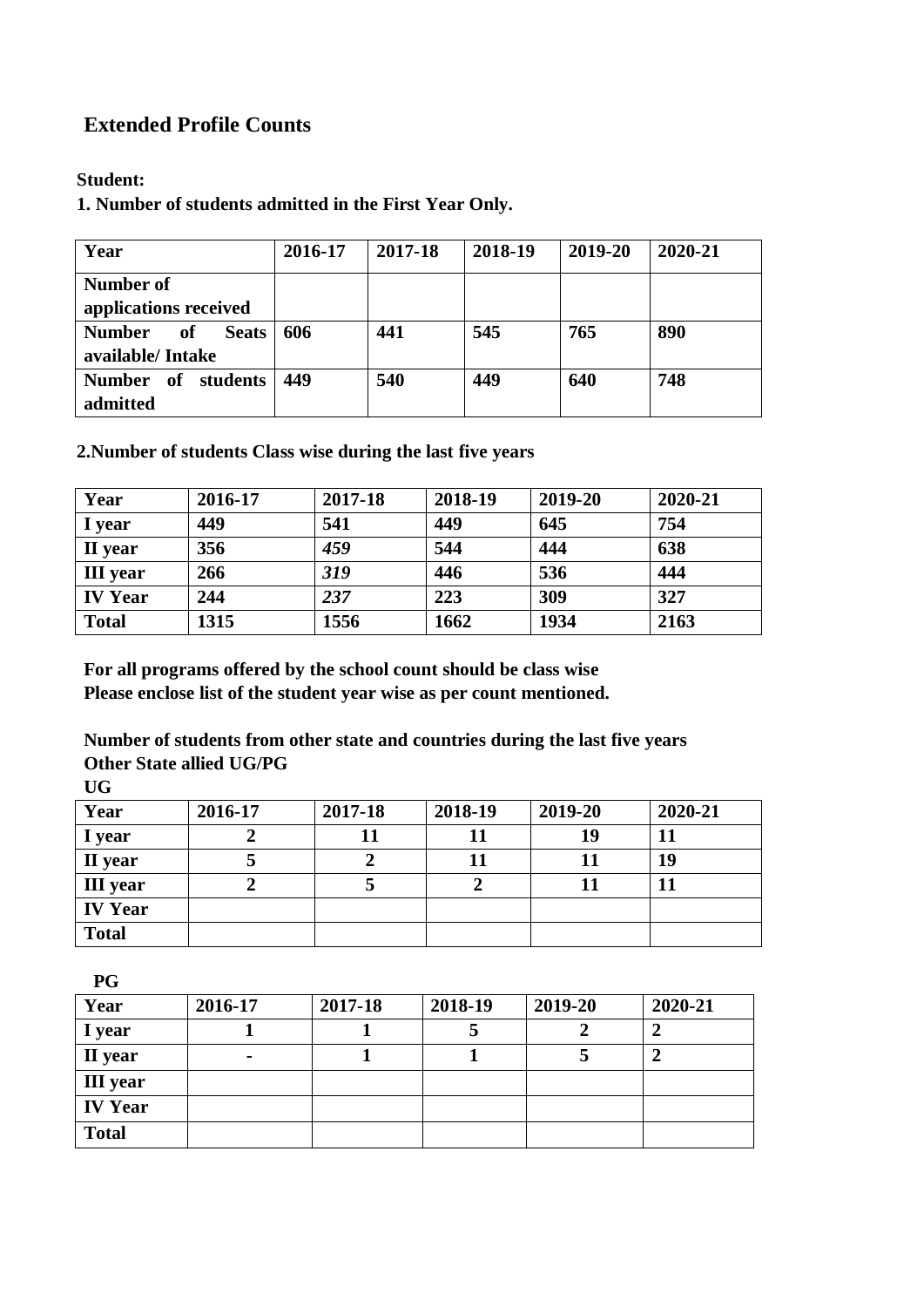### **Other State PG**

| Year            | 2016-17 | 2017-18 | 2018-19 | 2019-20 | 2020-21 |
|-----------------|---------|---------|---------|---------|---------|
| I year          | 55      | 44      | 52      | 55      | 99      |
| II year         | 39      | 48      | 46      | 52      | 55      |
| <b>III</b> year | 31      | 29      | 37      | 37      | 44      |
| <b>IV Year</b>  |         |         |         |         |         |
| <b>Total</b>    |         |         |         |         |         |

#### **Other State UG MBBS**

| Year            | 2016-17 | 2017-18 | 2018-19 | 2019-20 | 2020-21 |
|-----------------|---------|---------|---------|---------|---------|
| I year          | 66      | 143     | 87      | 144     | 102     |
| II year         | 74      | 65      | 143     | 87      | 144     |
| <b>III</b> year | 55      | 64      | 65      | 143     | 87      |
| <b>IV Year</b>  | 60      | 55      | 75      | 65      | 143     |
| <b>Total</b>    | 254     | 327     | 370     | 439     | 476     |

#### **Other State Exercise Science**

| Year            | 2016-17 | 2017-18           | 2018-19           | 2019-20 | 2020-21 |
|-----------------|---------|-------------------|-------------------|---------|---------|
| I year          |         | 02                |                   | 08      | 08      |
| II year         |         | U                 | 02                |         | 08      |
| <b>III</b> year |         | $\boldsymbol{00}$ | $\boldsymbol{00}$ | 02      | 00      |
| <b>IV Year</b>  |         | U                 |                   |         |         |
| <b>Total</b>    |         |                   |                   |         |         |

# **Other Country Exercise Science**

| Year            | 2016-17 | 2017-18 | 2018-19 | 2019-20 | 2020-21 |
|-----------------|---------|---------|---------|---------|---------|
| I year          |         |         |         |         |         |
| II year         |         |         |         |         |         |
| <b>III</b> year |         |         |         |         |         |
| <b>IV Year</b>  |         |         |         |         |         |
| <b>Total</b>    |         |         |         |         |         |

# **Other Country -ALLIED**

| v.<br>٠<br>v |
|--------------|
|--------------|

| Year            | 2016-17 | 2017-18 | 2018-19 | 2019-20 | 2020-21 |
|-----------------|---------|---------|---------|---------|---------|
| I year          |         |         |         |         |         |
| II year         |         |         |         |         |         |
| <b>III</b> year |         |         |         |         |         |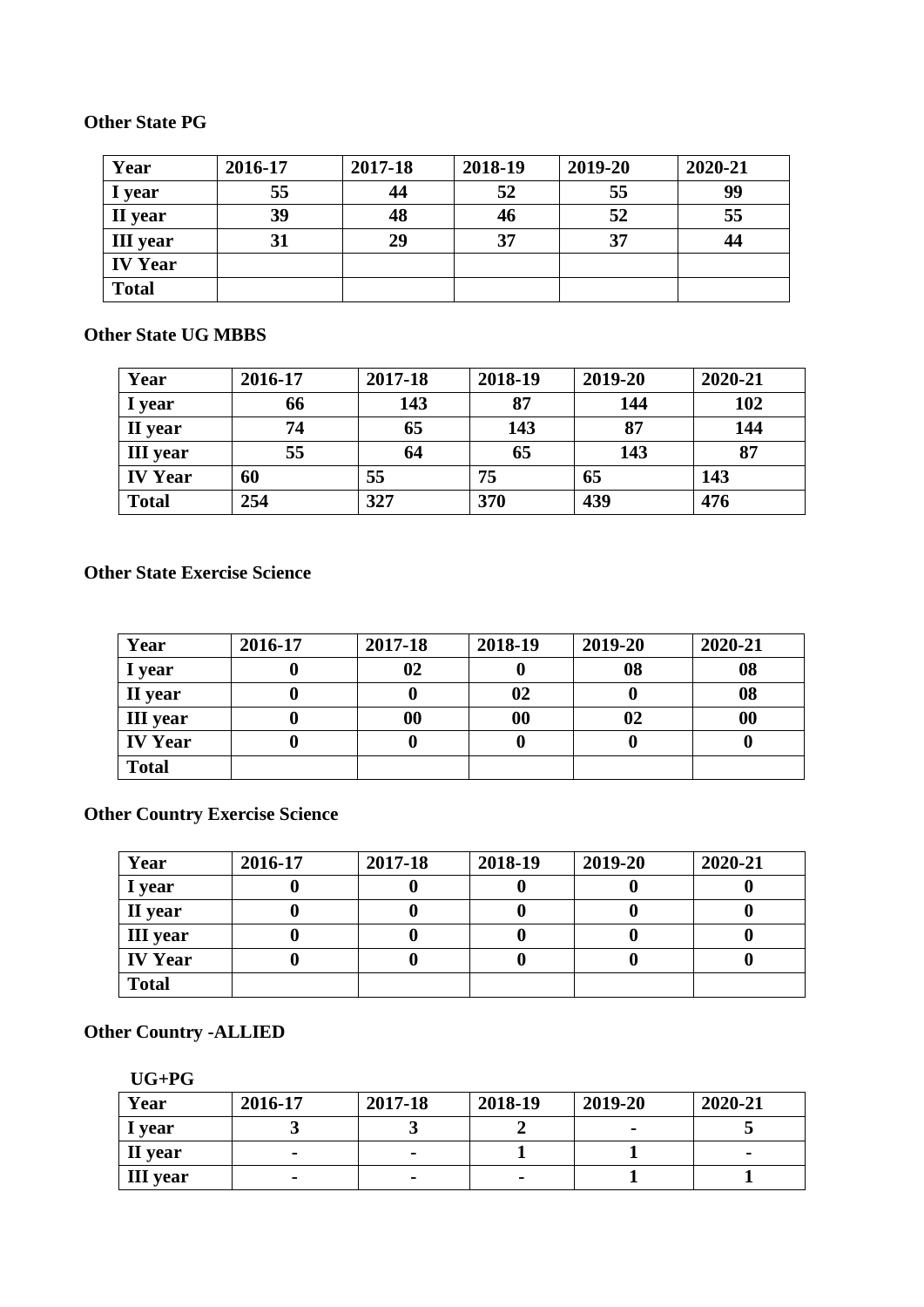| <b>IV Year</b> |  |  |  |
|----------------|--|--|--|
| <b>Total</b>   |  |  |  |

**PG**

| Year            | 2016-17        | 2017-18        | 2018-19        | 2019-20 | 2020-21                  |
|-----------------|----------------|----------------|----------------|---------|--------------------------|
| I year          | $\blacksquare$ | $\blacksquare$ | $\blacksquare$ |         |                          |
| II year         | $\blacksquare$ |                |                |         | -                        |
| <b>III</b> year |                | -              | $\blacksquare$ |         | $\overline{\phantom{0}}$ |
| <b>IV Year</b>  |                |                |                |         |                          |
| <b>Total</b>    |                |                |                |         |                          |

**Other Country- MBBS**

| Year            | 2016-17 | 2017-18 | 2018-19 | 2019-20 | 2020-21 |
|-----------------|---------|---------|---------|---------|---------|
| I year          |         | J       |         |         |         |
| II year         |         |         |         |         |         |
| <b>III</b> year |         |         |         |         |         |
| <b>IV Year</b>  |         |         |         |         |         |
| <b>Total</b>    |         |         |         |         |         |

### **Number of graduated students' year-wise during the last five years MBBS**

| Y ear         | 2016-17 | 2017-18 | 2018-19 | 2019-20 | 2020-21 |
|---------------|---------|---------|---------|---------|---------|
| <b>Number</b> | 141     | 142     | 147     | 148     | 235     |

 **Allied**

| Y ear         | 2016-17 | 2017-18  | 2018-19 | 2019-20 | 2020-21 |
|---------------|---------|----------|---------|---------|---------|
| <b>Number</b> | 44      | O4<br>o4 | 84      | 175     | 193     |

 **Exercise Science**

| Year          | 2016-17 | 2017-18 | 2018-19 | 2019-20 | 2020-21  |
|---------------|---------|---------|---------|---------|----------|
| <b>Number</b> |         |         | 03      | 08      | Work in  |
|               |         |         |         |         | progress |

**PG**

| Year          | 2016-17 | 2017-18 | 2018-19 | 2019-20 | 2020-21 |
|---------------|---------|---------|---------|---------|---------|
| <b>Number</b> |         | 97      | 07      | 101     | 83      |

**Please put count of graduated/ passed students in the academic year.**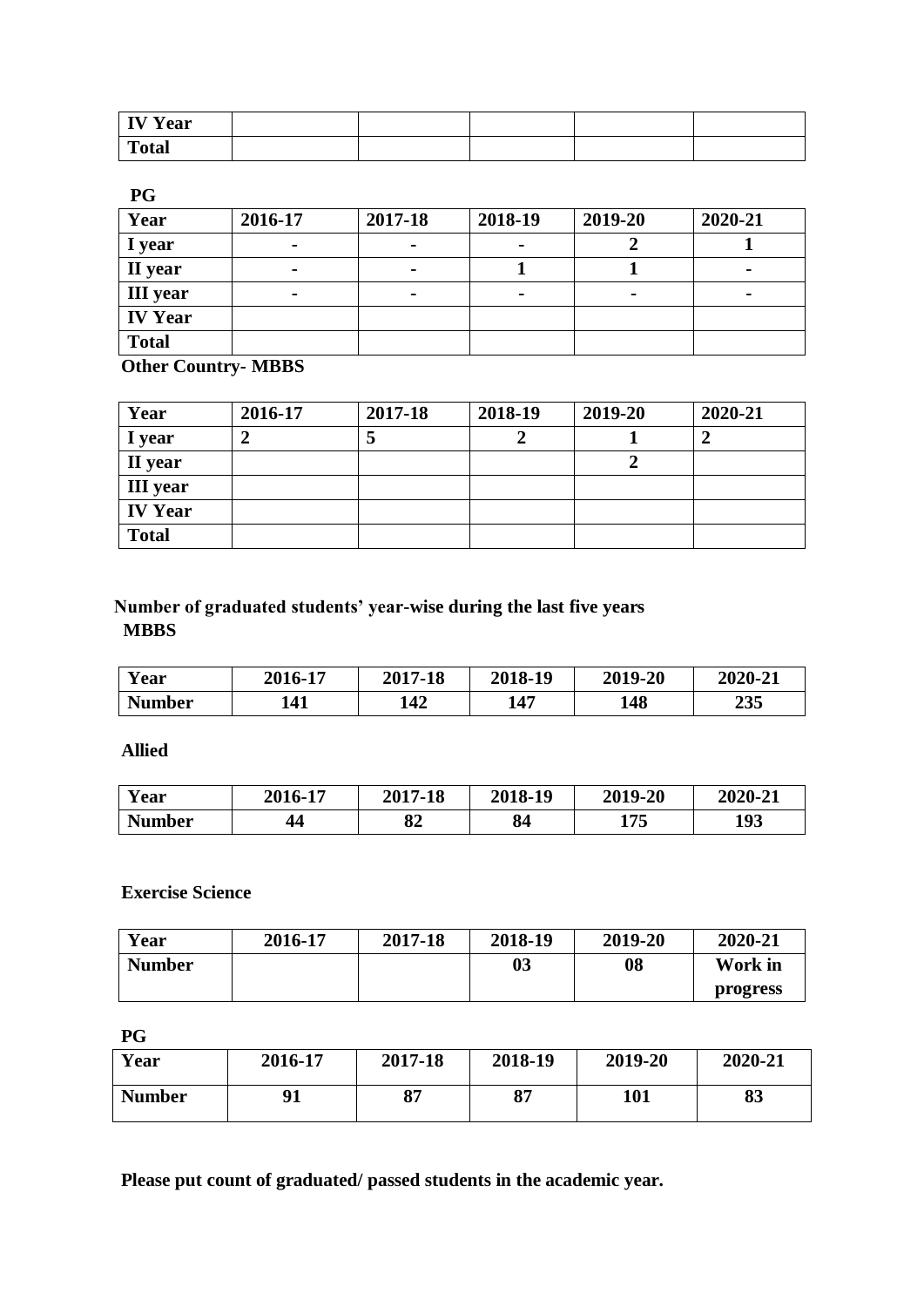**Please enclose list of the student year wise as per count mentioned of graduated students.**

#### **Academic:**

**Number of full time teachers year-wise during the last five years**

| Year          | 2016-17 | 2017-18 | 2018-19 | 2019-20 | 2020-21 |
|---------------|---------|---------|---------|---------|---------|
| <b>Number</b> | 283     | 285     | 285     | 334     | 334     |

**Please put count of teachers year wise submitted to AISHE/ Statutory Authority Please enclose list of the full time teachers (Anyone serving school for period of 11 Months and salary is credited to him though he/she is adhoc/ permanent should be counted as full time teacher for NAAC) with mention of Date of Joining.**

**Number of full time teachers with Ph.D/ D.Sc/ D.Lit/DM/MCh/DNB during the last five years**

| <b>Year</b>   | 2016-17 | 2017-18 | 2018-19 | 2019-20 | 2020-21  |
|---------------|---------|---------|---------|---------|----------|
| <b>Number</b> | ∸       | 14      | 18      | 40      | 90<br>40 |

**Please enclose list of the full time teachers with Ph.D/ D.Sc/ D.Lit/DM/MCh/DNB**

**Number of full time teachers with PG Degrees like MD/ MS/ MDS during the last five years**

| Year          | 2016-17     | 2017-18 | 2018-19 | 2019-20 | 2020-21 |
|---------------|-------------|---------|---------|---------|---------|
| <b>Number</b> | 242<br>44 J | 245     | 245     | 283     | 283     |

**Please enclose list of the full time teachers with PG Degrees like MD/ MS/ MDSduring**

#### **Number of full time teachers as Ph.D Guides**

| Year          | 2016-17 | 2017-18 | 2018-19 | 2019-20 | 2020-21 |
|---------------|---------|---------|---------|---------|---------|
| <b>Number</b> |         |         |         |         |         |

**Please enclose list** 

#### **Number of full time teachers as PG Guides**

| Year          | 2016-17 | 2017-18 | 2018-19 | 2019-20 | 2020-21 |
|---------------|---------|---------|---------|---------|---------|
| <b>Number</b> |         |         |         |         |         |

**Please enclose list** 

**Number of sanctioned posts year wise during the last five years**

| Year          | 2016-17 | 2017-18 | 2018-19 | 2019-20 | 2020-21 |
|---------------|---------|---------|---------|---------|---------|
| <b>Number</b> |         |         |         |         |         |

**Please put count of sanctioned posts year wise as per SRA.**

**Please provide supporting document for sanctioned post.**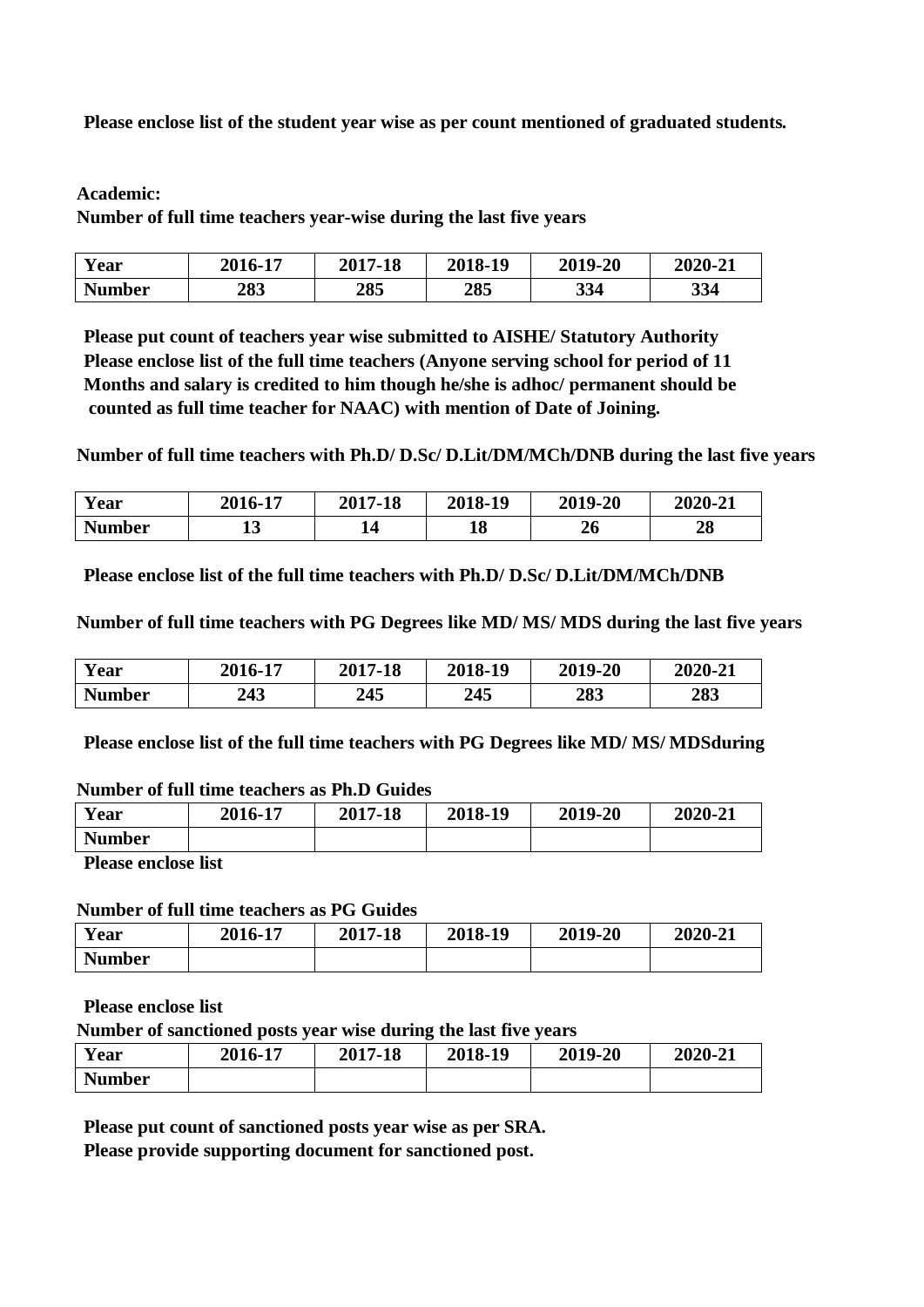### **Examination- PG Examination end date and result date**

| Year                       | 2016-17    | 2017-18    | 2018-19    | 2019-20    | 2020-21    |
|----------------------------|------------|------------|------------|------------|------------|
| <b>Exam</b><br>end<br>date | 03.05.2021 | 13.06.2017 | 19.06.2018 | 04.06.2019 | 18.06.2020 |
| <b>Result Date</b>         | 11.05.2021 | 04.04.2017 | 05.07.2018 | 21.06.2019 | 02.07.2020 |

#### **Examination- MBBS Examination end date and result date**

| Year           | Ex     | <b>Res</b>     | Year         | Exa            | Re          | Year                | Exa                      | <b>Res</b>       | Yea          | Exa          | <b>Res</b>       | Year         | Ex                  | <b>Res</b>   |
|----------------|--------|----------------|--------------|----------------|-------------|---------------------|--------------------------|------------------|--------------|--------------|------------------|--------------|---------------------|--------------|
| 2016-          | am     | ult            | 2017-        | m              | sul         | 2018                | $\mathbf{m}$             | ult              | r            | $\mathbf{m}$ | ult              | 2020         | am                  | ult          |
| 17             | end    | Dat            | 18           | end            | $\mathbf t$ | $-19$               | end                      | Dat              | 201          | end          | Dat              | $-21$        | end                 | Dat          |
|                | dat    | $\mathbf e$    |              | dat            | Da          |                     | dat                      | $\mathbf{e}$     | $9-$         | dat          | e                |              | dat                 | $\mathbf e$  |
|                | e      |                |              | $\mathbf e$    | te          |                     | $\mathbf e$              |                  | 20           | $\mathbf e$  |                  |              | e                   |              |
| <b>Ist</b>     | $01 -$ | 20.            | <b>Ist</b>   | Oct            | 22.         | <b>Ist</b>          | Ma                       | 31.              | <b>Ist</b>   | $30-$        | $30-$            | <b>Ist</b>   | 12t                 | 12t          |
| Year           | $04-$  | 05.            | Year         |                | 12.         | Year                | $y-$                     | 07.              | Yea          | Jul          | $08 -$           | Year         | h                   | $\mathbf h$  |
| (Regul         | 201    | 201            | (Regul       | <b>Nov</b>     | 20          | (Reg                | Jun                      | 201              | r            | y20          | 201              | (Reg)        | Mar                 | Ap           |
| ar             | 6      | 6              | ar           | $\blacksquare$ | 17          | ular                | $\mathbf{e}$             | 8                | (Re)         | 19           | $\boldsymbol{9}$ | ular         | ch                  | ril          |
| <b>Batch</b> ) |        |                | Batch)       | 201            |             | <b>Batc</b>         | 201                      |                  | gul          |              |                  | <b>Batc</b>  | 202<br>$\mathbf{1}$ | 202          |
|                |        |                |              | $\overline{7}$ |             | h)                  | 8                        |                  | ar           |              |                  | h)           |                     | $\mathbf{1}$ |
|                |        |                |              |                |             |                     |                          |                  | <b>Bat</b>   |              |                  |              |                     |              |
|                |        |                |              |                |             |                     |                          |                  | ch)          |              |                  |              |                     |              |
| <b>IInd</b>    | $01-$  | 07.            | <b>IInd</b>  | $01 -$         | 21.         | <b>IInd</b>         | <b>Nov</b>               | 13.              | <b>IIn</b>   | $19-$        | $24 -$           | <b>IInd</b>  | 9th                 | 28t          |
| Year           | $12 -$ | 01.            | Year         | $12-$          | 02.         | Year                | $\sim$                   | 02.              | $\mathbf d$  | $12-$        | $01 -$           | Year         | Ap                  | $\mathbf{h}$ |
| (Regul         | 201    | 201            | (Regul       | 201            | 20          | (Regu               | Dec                      | 201              | Yea          | 201          | 202              | (Reg         | ril                 | Ap           |
| ar             | 6      | $\overline{7}$ | ar           | $\overline{7}$ | 18          | lar<br><b>Batch</b> | $\overline{\phantom{a}}$ | $\boldsymbol{9}$ | r            | 9            | $\boldsymbol{0}$ | ular         | 202                 | ril          |
| <b>Batch</b>   |        |                | Batch)       |                |             | $\lambda$           | 201                      |                  | (Re)         |              |                  | <b>Batc</b>  | $\mathbf{1}$        | 202          |
| $\mathbf{I}$   |        |                |              |                |             |                     | 8                        |                  | gul          |              |                  | h)           |                     | $\mathbf{1}$ |
|                |        |                |              |                |             |                     |                          |                  | ar           |              |                  |              |                     |              |
|                |        |                |              |                |             |                     |                          |                  | <b>Bat</b>   |              |                  |              |                     |              |
|                |        |                |              |                |             |                     |                          |                  | $ch$ )       |              |                  |              |                     |              |
| <b>IIIrd</b>   | $01 -$ | 05.            | <b>IIIrd</b> | $01 -$         | 10.         | <b>IIIrd</b>        | $01 -$                   | 06.              | <b>III</b> r | $19-$        | $14-$            | <b>IIIrd</b> | 8th                 | 27t          |
| (PAR)          | $11-$  | 01.            | (PART        | $12-$          | 02.         | (PA)                | $12-$                    | 02.              | $\mathbf d$  | $12-$        | $01 -$           | (PA)         | Ma                  | $\mathbf{h}$ |
| $T-I$          | 201    | 201            | $-I$         | 201            | 20          | RT-                 | 201                      | 201              | (PA)         | 201          | 2020             | RT-          | rch                 | Ap           |
| Year           | 6      | 7              | Year         | $\overline{7}$ | 18          | $\mathbf{I}$        | 8                        | 9                | RT-          | 9            |                  | $\mathbf{I}$ | 202                 | ril          |
| (Regul         |        |                | (Regul       |                |             | Year                |                          |                  | $\mathbf{I}$ |              |                  | Year         | $\mathbf{1}$        | 202          |
| ar             |        |                | ar           |                |             | (Reg                |                          |                  | Yea          |              |                  | (Reg         |                     | $\mathbf{1}$ |
| <b>Batch</b> ) |        |                | Batch)       |                |             | ular                |                          |                  | r            |              |                  | ular         |                     |              |
|                |        |                |              |                |             | <b>Batc</b>         |                          |                  | (Re)         |              |                  | <b>Batc</b>  |                     |              |
|                |        |                |              |                |             | h)                  |                          |                  | gul          |              |                  | h)           |                     |              |
|                |        |                |              |                |             |                     |                          |                  | ar           |              |                  |              |                     |              |
|                |        |                |              |                |             |                     |                          |                  | <b>Bat</b>   |              |                  |              |                     |              |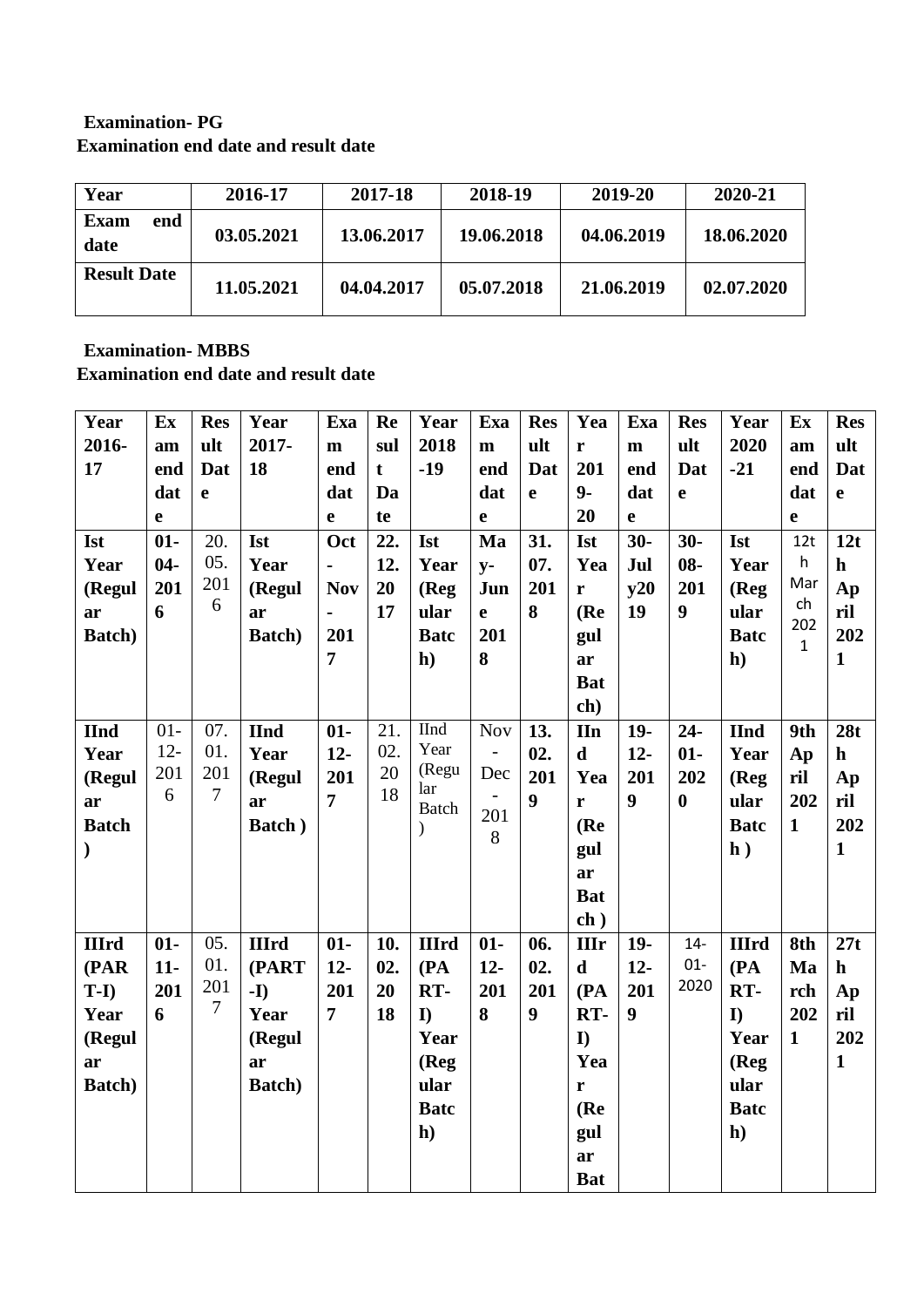|                |                |     |                |                |     |              |        |     | ch)         |       |        |               |     |             |
|----------------|----------------|-----|----------------|----------------|-----|--------------|--------|-----|-------------|-------|--------|---------------|-----|-------------|
|                |                |     |                |                |     |              |        |     |             |       |        |               |     |             |
| <b>IIIrd</b>   | N <sub>0</sub> | 05. | <b>IIIrd</b>   | $01 -$         | 11. | <b>IIIrd</b> | $01 -$ | 06. | <b>IIIr</b> | $29-$ | $23 -$ | <b>IIIrd</b>  | 8th | 26t         |
| Year           | $V -$          | 01. | Year           | $12 -$         | 02. | Year         | $12-$  | 02. | $\mathbf d$ | $12-$ | $01 -$ | Year          | Ap  | $\mathbf h$ |
| (PAR)          | De             | 201 | (PART          | 201            | 20  | (PA)         | 201    | 201 | Yea         | 201   | 2020   | (PA)          | ril | Ap          |
| $-III$<br>T    | $c-$           | 7   | $-II)$         | $\overline{7}$ | 18  | $RT -$       | 8      | 9   | r           | 9     |        | RT<br>$\sim$  | 202 | ril         |
| (Regul         | 201            |     | (Regul         |                |     | $II$         |        |     | (PA)        |       |        | $\mathbf{II}$ | 1   | 202         |
| ar             | 6              |     | ar             |                |     | (Reg)        |        |     | <b>RT</b>   |       |        | (Reg)         |     | 1           |
| <b>Batch</b> ) |                |     | <b>Batch</b> ) |                |     | ular         |        |     | $-II)$      |       |        | ular          |     |             |
|                |                |     |                |                |     | <b>Batc</b>  |        |     | (Re         |       |        | <b>Batc</b>   |     |             |
|                |                |     |                |                |     | h)           |        |     | gul         |       |        | h)            |     |             |
|                |                |     |                |                |     |              |        |     | ar          |       |        |               |     |             |
|                |                |     |                |                |     |              |        |     | <b>Bat</b>  |       |        |               |     |             |
|                |                |     |                |                |     |              |        |     | ch)         |       |        |               |     |             |

#### **Examination- Exercise Science Examination end date and result date**

| Year               | 2016-17 | 2017-18 | 2018-19          | 2019-20          | 2020-21          |
|--------------------|---------|---------|------------------|------------------|------------------|
| Exam<br>end        |         |         | Sep. 2019        | <b>Nov. 2020</b> | <b>Oct. 2021</b> |
| date               |         |         |                  |                  |                  |
| <b>Result Date</b> |         |         | <b>Nov. 2019</b> | <b>Jan. 2021</b> | <b>WIP</b>       |

### **Examination- ALLIED**

### **Examination end date and result date**

**UG** 

| Year               | 2016-17      | 2017-18    | 2018-19    | 2019-20    | 2020-21      |
|--------------------|--------------|------------|------------|------------|--------------|
| <b>Exam end</b>    | 13-05-2016   | 30-05-2017 | 04-05-2018 | 04-05-2019 | 12-09-2020   |
| date               |              |            |            |            |              |
| <b>Result Date</b> | 19-09-2016   | 28-07-2017 | 02-06-2018 | 03-06-2019 | 12-11-2020   |
|                    | $01-10-2016$ | 11-09-2017 | 22-06-2018 | 25-06-2019 | $05-12-2020$ |
|                    |              |            | 11-07-2018 |            |              |

**PG** 

| Year               | 2016-17        | 2017-18    | 2018-19    | 2019-20    | 2020-21    |
|--------------------|----------------|------------|------------|------------|------------|
| Exam<br>end        | $\blacksquare$ |            | 29-09-2018 | 23-09-2019 | 16-09-2020 |
| date               |                |            |            |            |            |
| <b>Result Date</b> | $\blacksquare$ | 06-03-2018 | 04-01-2019 | 07-11-2019 | 25-11-2020 |
|                    |                |            | 21-01-2019 | 13-11-2019 | 29-10-2020 |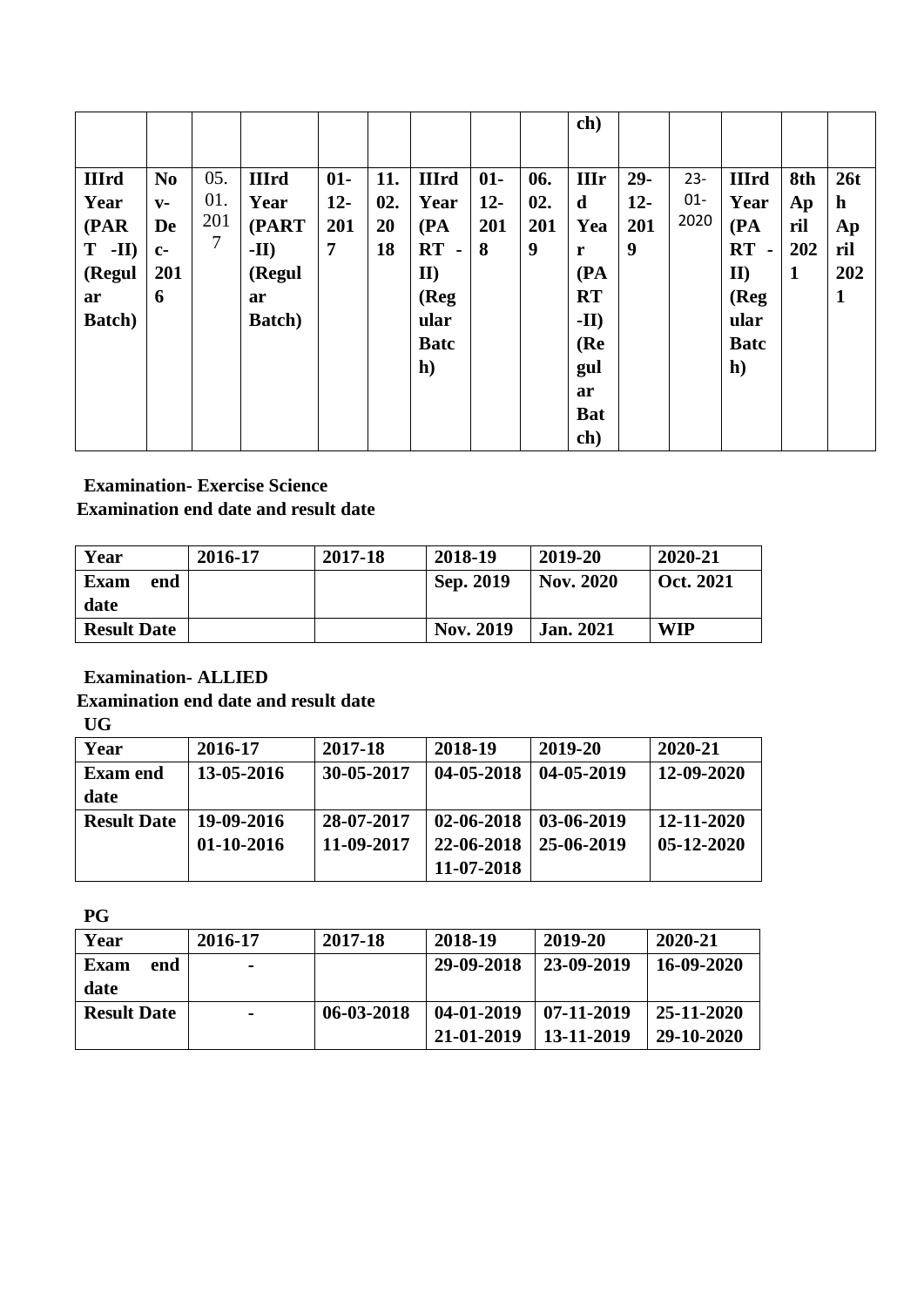# **Result-PG**

| Year            | 2016-17   |               | 2017-18   |               |           | 2018-19       |           | 2019-20       |           | 2020-21       |  |
|-----------------|-----------|---------------|-----------|---------------|-----------|---------------|-----------|---------------|-----------|---------------|--|
|                 | App       | <b>Passed</b> | App       | <b>Passed</b> | App       | <b>Passed</b> | App       | <b>Passed</b> | App       | <b>Passed</b> |  |
| I year          | <b>NA</b> | <b>NA</b>     | <b>NA</b> | <b>NA</b>     | <b>NA</b> | <b>NA</b>     | <b>NA</b> | <b>NA</b>     | <b>NA</b> | <b>NA</b>     |  |
| II year         | <b>NA</b> | <b>NA</b>     | <b>NA</b> | <b>NA</b>     | <b>NA</b> | <b>NA</b>     | <b>NA</b> | <b>NA</b>     | <b>NA</b> | <b>NA</b>     |  |
| <b>III</b> year | 94        | 91            | 99        | 87            | 92        | 87            | 103       | 101           | 84        | 83            |  |
| <b>IV Year</b>  |           |               |           |               |           |               |           |               |           |               |  |

#### **Result- MBBS**

| Year            |     | 2016-17       |     | 2017-18       |     | 2018-19       |     | 2019-20       | 2020-21 |               |
|-----------------|-----|---------------|-----|---------------|-----|---------------|-----|---------------|---------|---------------|
|                 | App | <b>Passed</b> | App | <b>Passed</b> | App | <b>Passed</b> | App | <b>Passed</b> | App     | <b>Passed</b> |
| I year          | 158 | 145           | 237 | 227           | 254 | 214           | 151 | 145           | 250     | 246           |
| II year         | 150 | 121           | 153 | 142           | 235 | 221           | 252 | 233           | 150     | 146           |
| <b>III</b> year | 157 | 152           | 149 | 143           | 151 | 140           | 236 | 225           | 253     | 250           |
| <b>IV Year</b>  | 144 | 130           | 156 | 140           | 148 | 138           | 148 | 136           | 235     | 226           |

### **Result - Exercise Science**

| Year            |                | 2016-17       | 2017-18        |                | 2018-19        |                | 2019-20        |                | 2020-21        |               |
|-----------------|----------------|---------------|----------------|----------------|----------------|----------------|----------------|----------------|----------------|---------------|
|                 | App            | <b>Passed</b> | App            | <b>Passed</b>  | App            | <b>Passed</b>  | App            | <b>Passed</b>  | App            | <b>Passed</b> |
| I year          | 06             | 05            | 09             | 09             | 18             | 13             | 36             | 34             | 39             | WIP           |
| II year         | 0              |               | 0 <sub>5</sub> | 0 <sub>5</sub> | 09             | 08             | 13             | 13             | 34             | WIP           |
| <b>III</b> year | 0              |               |                | 0              | 05             | 0 <sub>3</sub> | 08             | 08             | 11             | WIP           |
| <b>IV Year</b>  | $\blacksquare$ |               | $\blacksquare$ | $\blacksquare$ | $\blacksquare$ | $\blacksquare$ | $\blacksquare$ | $\blacksquare$ | $\blacksquare$ |               |

### **Result- Allied UG**

| Year            |     | 2016-17       | 2017-18 |               | 2018-19 |               | 2019-20 |               | 2020-21 |               |
|-----------------|-----|---------------|---------|---------------|---------|---------------|---------|---------------|---------|---------------|
|                 | App | <b>Passed</b> | App     | <b>Passed</b> | App     | <b>Passed</b> | App     | <b>Passed</b> | App     | <b>Passed</b> |
| I year          | 117 | 117           | 188     | 188           | 179     | 179           | 252     | 252           | 310     | 196           |
| II year         | 82  | 82            | 116     | 116           | 188     | 188           | 179     | 179           | 270     | 143           |
| <b>III</b> year | 44  | 44            | 80      | 80            | 116     | 116           | 175     | 175           | 170     |               |
| <b>IV Year</b>  |     |               |         |               |         |               |         |               |         |               |